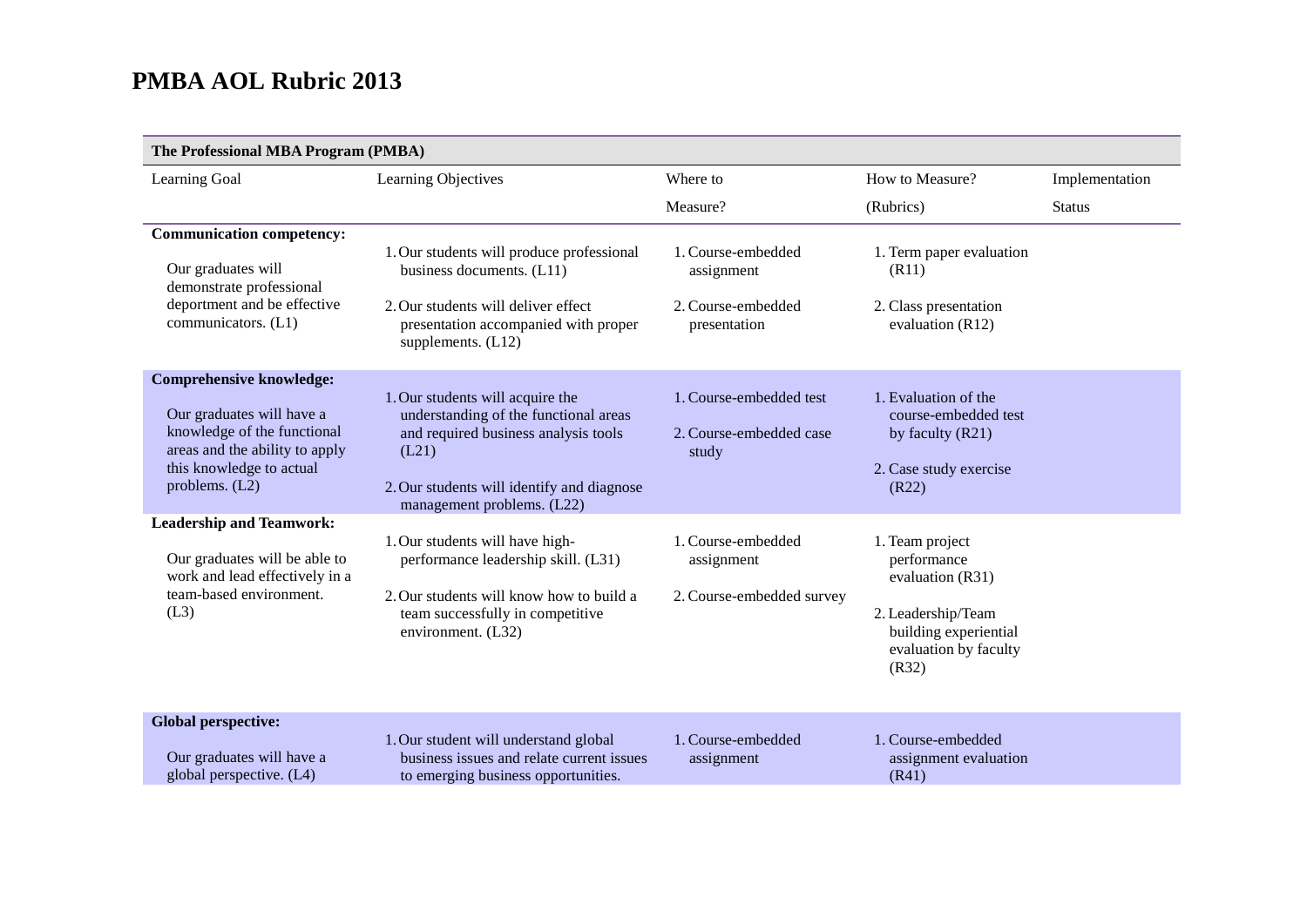|                                                                                          | (L41)<br>2. Our students will have command of<br>business English or other language of<br>major global market. (L42) | 2. Course-embedded<br>presentation  | 2. English Presentation<br>evaluation $(R42)$  |
|------------------------------------------------------------------------------------------|----------------------------------------------------------------------------------------------------------------------|-------------------------------------|------------------------------------------------|
| <b>Ethically &amp; Socially Conscious</b>                                                |                                                                                                                      |                                     |                                                |
| <b>Reasoning:</b>                                                                        | 1. Our student will identify ethical and<br>social dilemma and be able to                                            | 1. Course-embedded case<br>study    | 1. Term paper evaluation<br>(R51)              |
| Our graduates will understand<br>the gravity of ethical behavior<br>and corporate social | recognize and evaluate alternative<br>courses of action. (L51)                                                       | 2. Course-embedded test             | 2. Course-embedded<br>Survey $(R52)$           |
| responsibility. (L5)                                                                     | 2. Our students will know the professional<br>code of conduct within their discipline.<br>(L52)                      |                                     | 3. Case study exercise<br>(R53)                |
| <b>Strategic &amp; Analytical</b>                                                        |                                                                                                                      |                                     |                                                |
| <b>Thinking:</b>                                                                         | . Our students will be able to<br>strategically analyze business cases and                                           | 1. Course-embedded<br>assignment    | 1. Project Report (R61)                        |
| Our graduates will be able to                                                            | will demonstrate the ability of sound                                                                                |                                     | 2. Assessment of case                          |
| strategically apply their<br>knowledge & skills to solve                                 | business judgment. $(L61)$                                                                                           | 2. Course-embedded case<br>analysis | assignments, projects,<br>and other analytical |
| business problems. (L6)                                                                  | 2. Our students will synthesize different<br>discipline areas. $(L62)$                                               |                                     | assignments $(R62)$                            |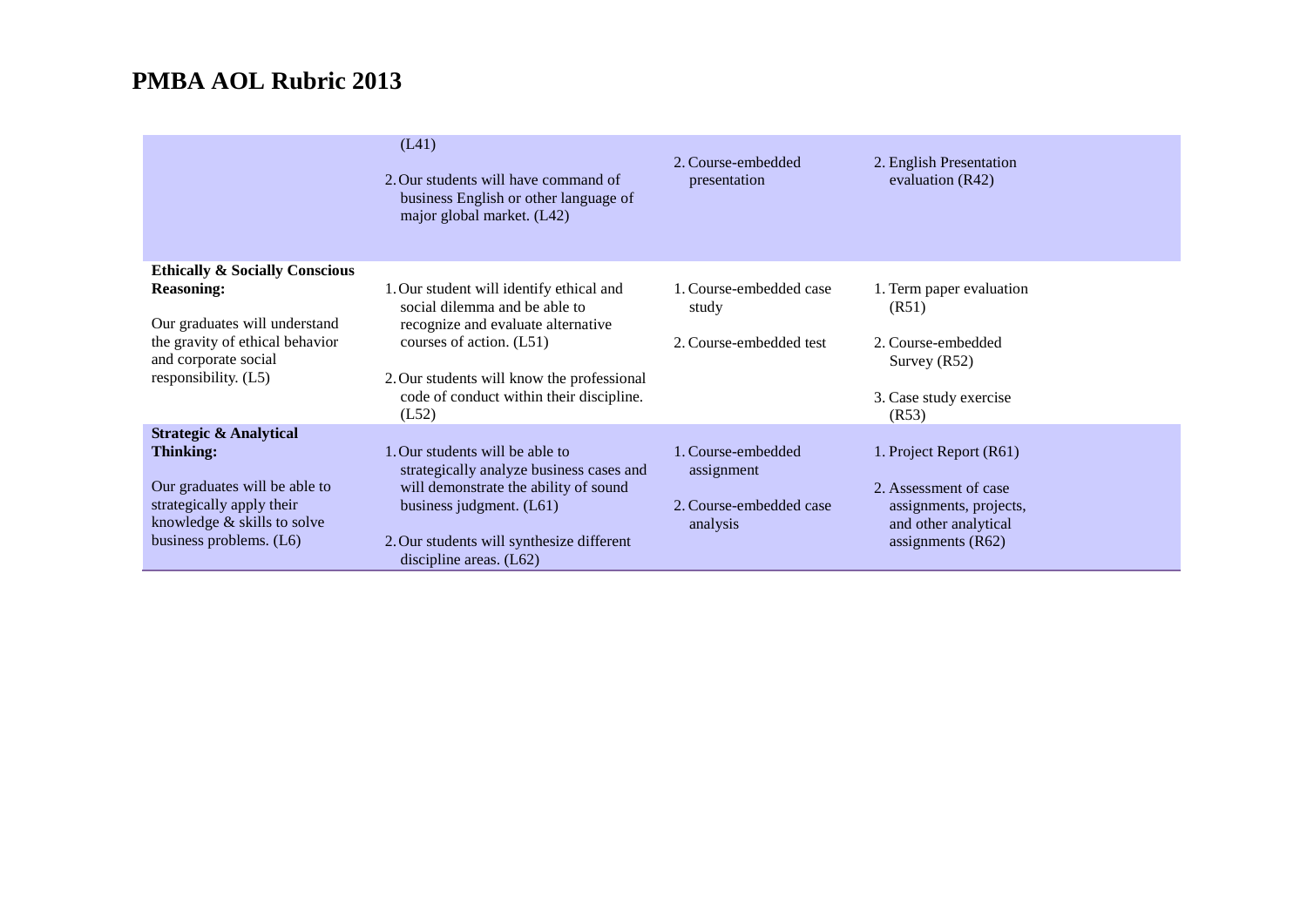### **Rubrics to assess achievements of learning objectives**

### **L1: Communication competency: Our graduates will demonstrate professional deportment and be effective communicators.**

|                           | Performance Levels                          |                                              |                                           |
|---------------------------|---------------------------------------------|----------------------------------------------|-------------------------------------------|
| <b>Traits</b>             | 1 (Fails to Meet Expectations)              | 2 (Meets Expectations)                       | 3 (Exceeds Expectations)                  |
| 1. Clear introduction and | No or unclear introduction, and absence of  | Provides an introduction, present some but   | Provides a coherent introduction and      |
| background                | background information.                     | not all of the key background information.   | addresses key background issues           |
|                           |                                             |                                              | effectively.                              |
| 2. Discipline-related     | Discipline-specific concepts and issues are | Appropriately addresses most of the key      | Appropriately addresses all key           |
| concepts and issues       | not identified or they are identified       | discipline-specific concepts and issues but  | discipline-specific concepts and issues   |
|                           | inappropriately.                            | omits or identifies a few of the minor ones. | and most of the minor ones.               |
| 3. Internally consistent  | Arguments are inconsistent, different parts | Most arguments are consistent, and most      | Arguments presented in the paper are      |
| arguments                 | of the paper do not relate well to each     | parts of the paper are integrated and        | consistent and the different parts of the |
|                           | other and are inconsistent.                 | consistent.                                  | paper are well integrated and             |
|                           |                                             |                                              | consistent.                               |
| 4. Logic and organization | Arguments are poorly organized, do not      | Most but not all of the arguments are well   | All arguments are well organized,         |
|                           | flow well, and are hard to follow.          | organized, flow logically, and are easy to   | flow logically, and are easy to follow.   |
|                           |                                             | follow.                                      |                                           |
| 5 Consistent conclusions  | No or very weak connection between          | Reasonable connection between analysis and   | Very strong connection between            |
|                           | analysis and conclusions                    | conclusions; there may be minor              | analysis and conclusions; there are no    |
|                           |                                             | inconsistencies                              | inconsistencies.                          |
| 6. Style and grammar      | Numerous spelling errors; inappropriate     | Few spelling errors, generally appropriate   | No or very minimal spelling,              |
|                           | grammar, sentence structure, and            | grammar, sentence structure, and             | grammar, sentence structure, and          |

#### **L11. Our students will produce professional business documents.**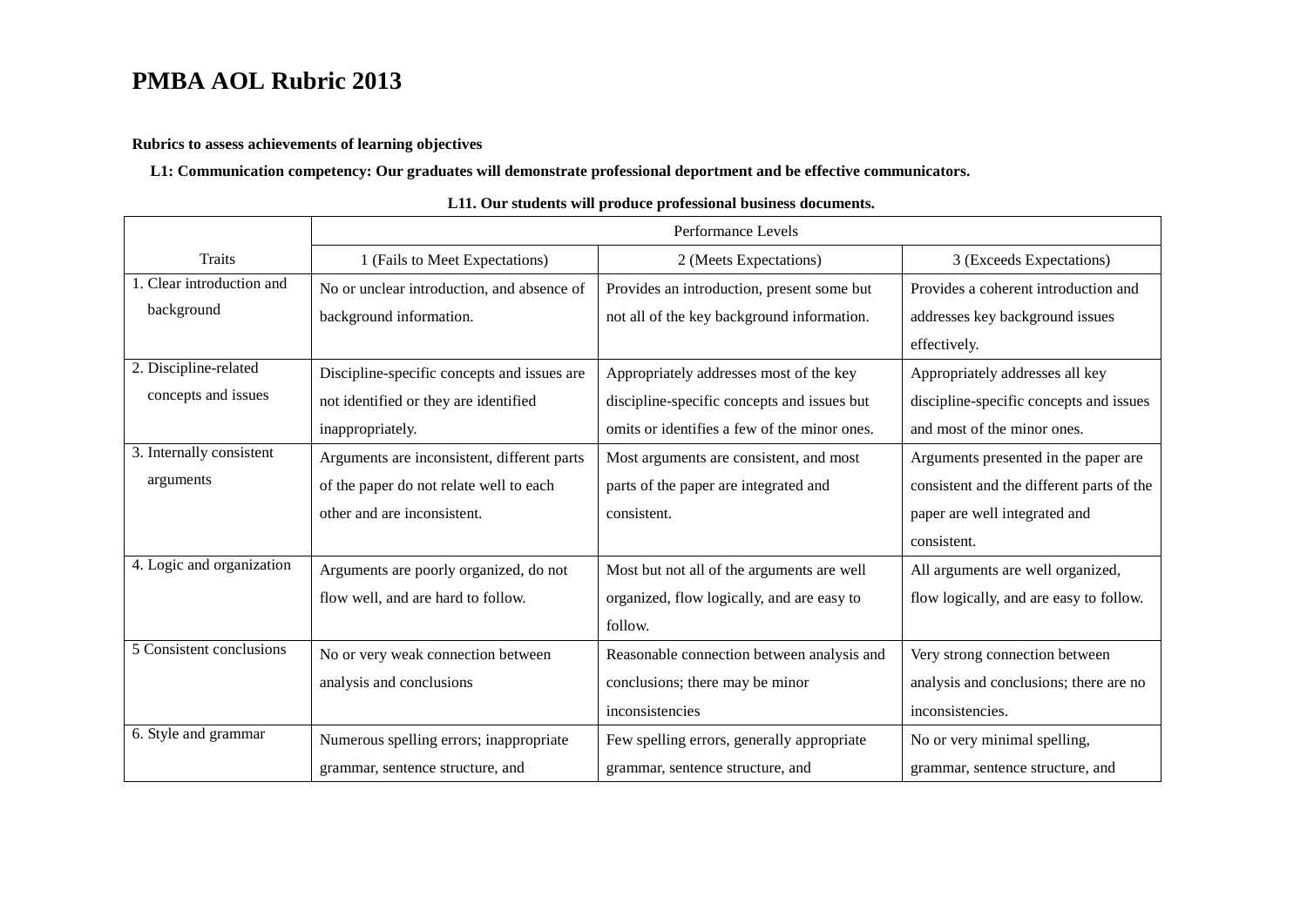|                         | paragraphing used throughout the            | paragraphing.                                  | paragraphing errors.                    |
|-------------------------|---------------------------------------------|------------------------------------------------|-----------------------------------------|
|                         | document.                                   |                                                |                                         |
| 7. Effective literature | No literature or used of inappropriate web- | Uses more than one research source but         | Uses multiple research sources and      |
| search skills           | based sources; sources are not come from    | demonstrates no attempt to incorporate         | makes effective use of current and      |
|                         | professional literature; sources are not    | current information; most sources are          | reliable information; sources are       |
|                         | current and/or relevant.                    | authoritative or come from professional        | authoritative or come from the          |
|                         |                                             | literature; sources are generally current and  | professional literature; includes       |
|                         |                                             | relevant.                                      | current relevant sources.               |
| 8. Documents sources    | No or inconsistent references; evidence of  | Generally includes appropriate citations       | Includes appropriate citations within   |
|                         | plagiarism.                                 | within the document and lists references at    | the documents and lists references that |
|                         |                                             | the end of the documents; references are       | include full bibliographic information  |
|                         |                                             | generally usable but may not contain the full  | for each citation in the document;      |
|                         |                                             | bibliographic information; citations and       | citations and references are consistent |
|                         |                                             | references are generally consistent throughout | throughout the document.                |
|                         |                                             | the documents                                  |                                         |

## **L12: Our students will deliver effect presentation accompanied with proper supplements.**

|                 | Performance Levels                     |                                              |                                    |
|-----------------|----------------------------------------|----------------------------------------------|------------------------------------|
| <b>Traits</b>   | (Fails to Meet Expectations)           | 2 (Meets Expectations)                       | 3 (Exceeds Expectations)           |
| 1. Organization | No opening statement or irrelevant     | Has opening statement relevant to topic, and | Has a clear opening statement that |
|                 | statement; Loses focus more than once; | gives outline of speech; mostly organized    | catches                            |
|                 |                                        | with some transitions; allows enough time to | audience's interest and gives      |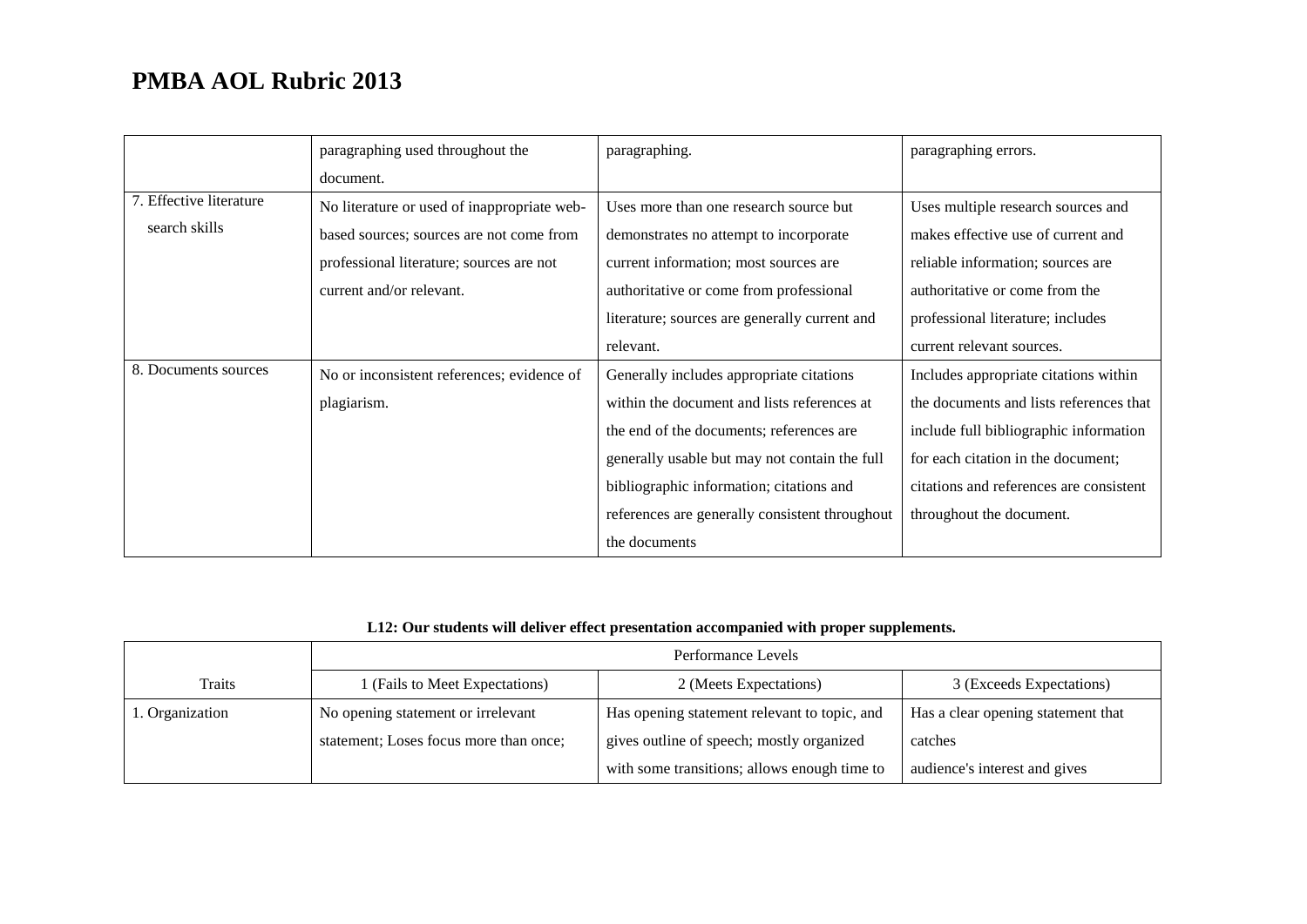|                           | does not manage time effectively.           | deliver speech, although it could have been  | overview; stays focused throughout.     |
|---------------------------|---------------------------------------------|----------------------------------------------|-----------------------------------------|
|                           |                                             | better edited                                | Has transition statement, ties sections |
|                           |                                             |                                              | together; effective time management.    |
| 2. Quality of slides      | Sloppy and/or unprofessional; may be        | Readable, professional, appropriate number   | Readable, professional, imaginative     |
|                           | difficult to read; many slides are          |                                              | and/or high quality (without being a    |
|                           | superfluous.                                |                                              | distraction).                           |
| 3. Voice quality and pace | Demonstrates one or more of the             | Can easily understand; appropriate pace and  | Excellent delivery; conversational,     |
|                           | following: mumbling, too soft, too loud,    | volume; delivery is mostly clear and natural | modulates voice, projects enthusiasm,   |
|                           | too fast, too slow, "umms."                 |                                              | interest, confidence.                   |
| 4. Mannerisms             | Demonstrates one or more distracting        | No distracting mannerisms. Decent posture.   | Uses body language effectively (and     |
|                           | mannerisms, which may include bad           |                                              | naturally) to maintain audience's       |
|                           | posture, shifting feet, etc.                |                                              | interest                                |
| 5. Professionalism        | Makes excuses for the presentation; word    | Treats audience profession-ally, word choice | Treats audience professionally;         |
|                           | choice is not appropriate for audience;     | is acceptable (does not use slang); keeps    | confident, shows command of topic       |
|                           | inappropriately informal, does not stay "in | nervousness under control                    |                                         |
|                           | role."                                      |                                              |                                         |
| 6. Use of media/rapport   | Relies heavily on slides or notes; makes    | Looks at slides to keep on track with        | Slides are use effortlessly to enhance  |
| with audience             | little eye contact; inappropriate number of | presentation; appropriate number of slides;  | speech; speech could be effectively     |
|                           | slides (too many or too few).               | maintains eye contact most of the time.      | delivered without them; perfect eye     |
|                           |                                             |                                              | contact.                                |
| 7. Ability to answer      | Cannot address basic questions.             | Can address most questions with correct      | Answers all questions with relevant,    |
| questions.                |                                             | information                                  | correct information; speaks             |
|                           |                                             |                                              | confidently.                            |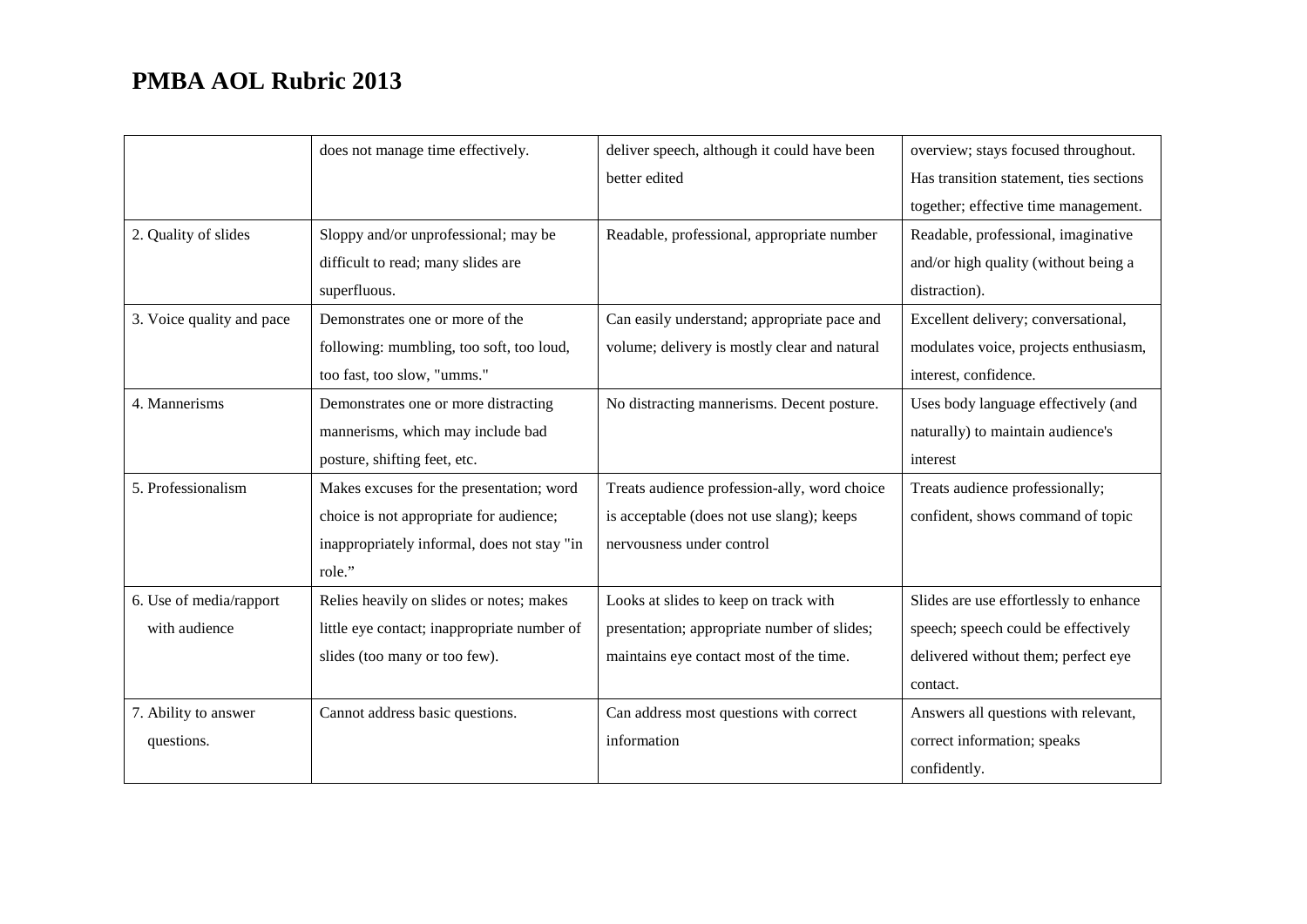**L2: Comprehensive knowledge: Our graduates will have a knowledge of the functional areas and the ability to apply this knowledge to actual problems.**

|                            | Performance Levels                           |                                                      |                                           |
|----------------------------|----------------------------------------------|------------------------------------------------------|-------------------------------------------|
| <b>Traits</b>              | 1 (Fails to Meet Expectations)               | 2 (Meets Expectations)                               | 3 (Exceeds Expectations)                  |
| 1. Problem/objective       | Does not attempt to or fails to identify and | Summarize issue, though some aspects are             | Clearly identifies the challenge and      |
| finding                    | summarize accurately                         | incorrect or confused                                | subsidiary, embedded, or implicit         |
|                            |                                              |                                                      | aspects of the issues. Identifies         |
|                            |                                              |                                                      | integral relationships essential to       |
|                            |                                              |                                                      | analyzing the issue                       |
| 2. Identification<br>of    | Does not identify alternatives               | Identifies and discusses a set of feasible           | Identifies a set of feasible options that |
| alternative options        |                                              | alternatives                                         | demonstrates creativity and the ability   |
|                            |                                              |                                                      | to integrate knowledge                    |
| 3. Appropriate supporting  | Data/evidence or sources are simplistic,     | Appropriate<br>data/evidence<br><b>or</b><br>sources | Examines evidence and its source;         |
| data/evidence              | inappropriate, or not related topic          | provided, although exploration appears to            | questions its accuracy, relevance, and    |
|                            |                                              | have been routine                                    | completeness                              |
| 4. Quantitative evaluation | Evaluation is poor, not consistent with the  | Evaluation is adequate, relatively consistent        | Evaluation is effective, consistent with  |
|                            | criteria or does not use facts correctly     | with criteria and facts are generally used           | criteria and facts are used correctly     |
|                            |                                              | correctly                                            |                                           |
| 5. Qualitative evaluation  | Evaluation is poor, not consistent with the  | Evaluation is adequate, relatively consistent        | Evaluation is effective, consistent with  |
|                            | criteria or does not use facts correctly     | with criteria and facts are generally used           | criteria and facts are used correctly     |
|                            |                                              | correctly                                            |                                           |
| 6. Advanced analytical     | Does not use any advanced analytical         | Somewhat<br>analytical<br>advanced<br>uses           | Effectively uses advanced analytical      |
| techniques                 | techniques such as statistical analysis and  | techniques such as statistical analysis and          | techniques to analyze data and solve      |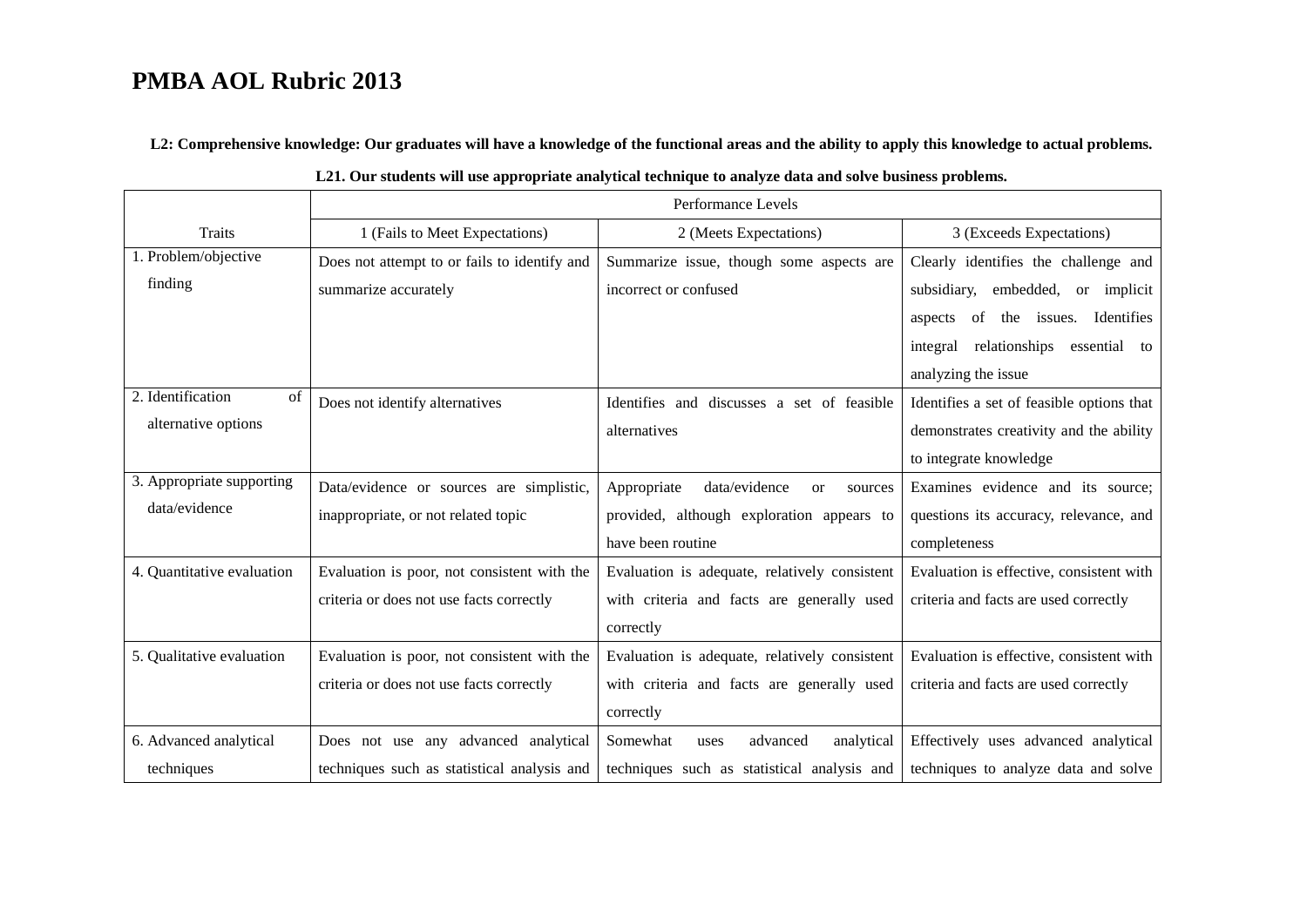|                           | decision science tools                    | decision science tools to analyze data and the problem |                                           |
|---------------------------|-------------------------------------------|--------------------------------------------------------|-------------------------------------------|
|                           |                                           | solve the problem                                      |                                           |
| 7. Logical Analysis       | Analysis is poorly organized and does not | Analysis is reasonably well organized and              | Analysis is very well organized and       |
|                           | flow effectively                          | flow is adequate                                       | flow is effective                         |
| 8. New ideas and analysis | Absence of any new ideas and creative     | Integrates ideas and analytical methods from           | Effectively<br>integrates<br>ideas<br>and |
| methods                   | analytical methods                        | other sources not directly presented in the            | analytical methods from other sources     |
|                           |                                           | case reasonably well                                   | not directly presented in the problem     |

| <b>Traits</b>                                                | <b>Performance Levels</b>                                                                             |                                                                                                                                 |                                                                                                                         |
|--------------------------------------------------------------|-------------------------------------------------------------------------------------------------------|---------------------------------------------------------------------------------------------------------------------------------|-------------------------------------------------------------------------------------------------------------------------|
|                                                              | 1 (Fails to Meet Expectations)                                                                        | 2 (Meets Expectations)                                                                                                          | 3 (Exceeds Expectations)                                                                                                |
| Identify<br>1.<br>management/research<br>issues and concepts | Management/research issues/concepts are<br>not identified or identified inappropriately               | Addresses most of the major management<br>issues/concepts appropriately but omits or<br>inappropriately a few of the minor ones | Addresses all the major<br>management/research issues/concepts<br>and most of the minor ones                            |
| 2. Identify alternative<br>options                           | Does not identify alternatives                                                                        | Identifies and discusses a set of feasible<br>alternatives                                                                      | Identifies a set of feasible options that<br>demonstrates creativity and the ability<br>to integrate knowledge          |
| 3. Quantitative evaluation                                   | Evaluation is poor, not consistent with the<br>criteria or does not use facts correctly               | Evaluation is adequate, relatively consistent<br>with criteria and facts are generally used<br>correctly                        | Evaluation is effective, consistent with<br>criteria and facts are used correctly                                       |
| 4. Qualitative evaluation                                    | Evaluation is poor, not consistent with the<br>criteria incoherent or does not use facts<br>correctly | Evaluation is adequate, coherent, relatively<br>consistent with criteria and facts are generally<br>used correctly              | Evaluation is effective, demonstrates<br>creativity, coherent, consistent with<br>criteria and facts are used correctly |

### **L22. Our students will identify and diagnose management problems.**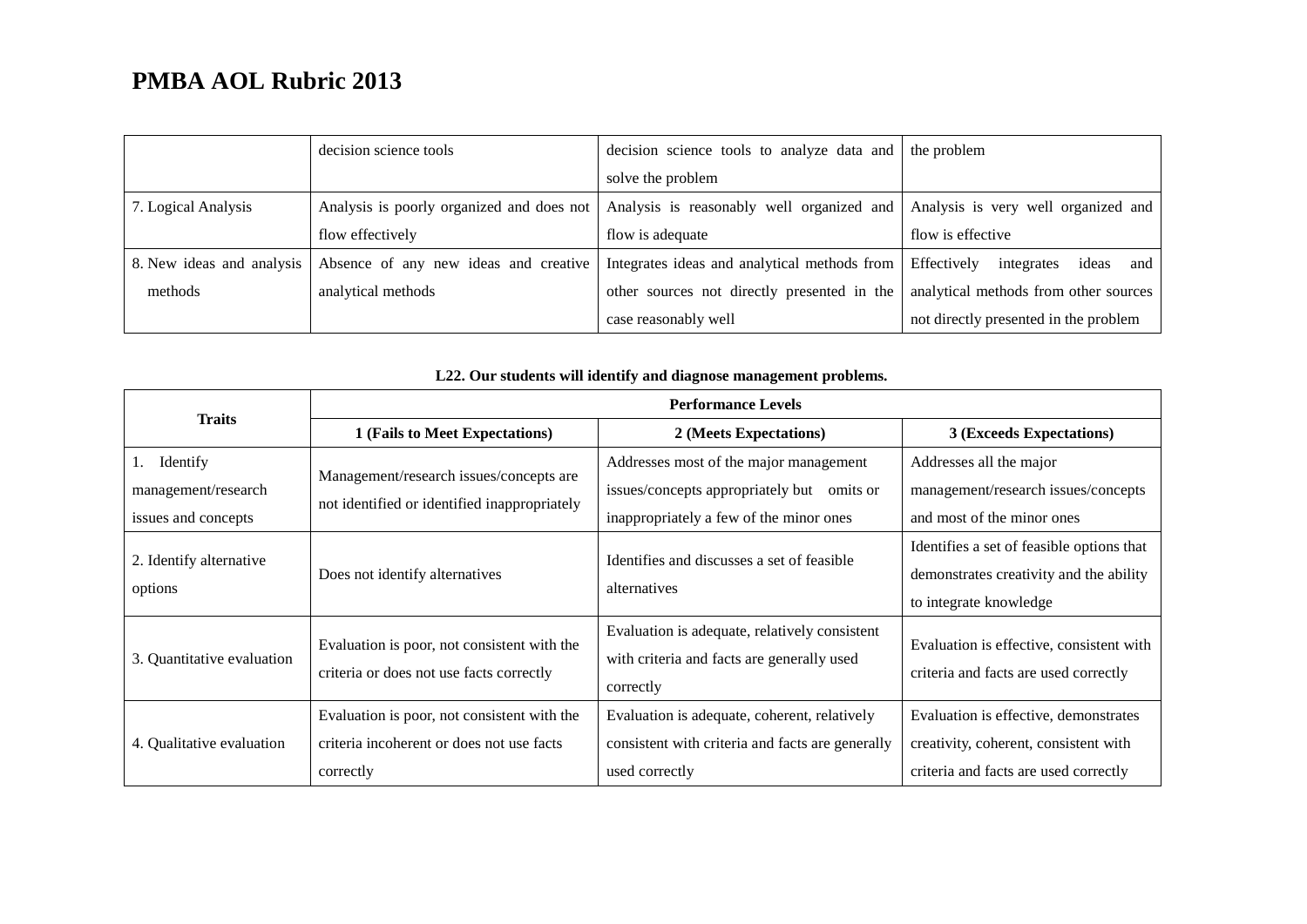| 5. Present and organize  | Analysis is poorly organized and does not | Analysis is reasonably well organized and    | Analysis is very well organized and   |
|--------------------------|-------------------------------------------|----------------------------------------------|---------------------------------------|
| work in a logical manner | flow effectively                          | flow is adequate                             | flow is effective                     |
| 6. Use new ideas and     |                                           | Integrates ideas and analytical methods from | Effectively integrates ideas and      |
| analysis methods not     | Absence of any new ideas and creative     | other sources not directly presented in the  | analytical methods from other sources |
| includes in the problem  | analytical methods                        | case reasonably well                         | not directly presented in the problem |

**L3. Leadership and teamwork: Our graduates will use team building and high-performance management behaviors to lead a team task successfully in competitive environment.**

|                                | Performance Levels                         |                                             |                                           |
|--------------------------------|--------------------------------------------|---------------------------------------------|-------------------------------------------|
| <b>Traits</b>                  | 1 (Fails to Meet Expectations)             | 2 (Meets Expectations)                      | 3 (Exceeds Expectations)                  |
| 1. Confidence                  | Gives an impression of reluctance or       | Looks comfortable and confident in          | Uses strong verbal and non verbal         |
|                                | uncertainty about exercising leadership    | exercising leadership duties                | behavior to convey authority and          |
|                                |                                            |                                             | concern                                   |
| 2. Balance between task        | Focuses exclusively on task to be          | Balances the need for task accomplishment   | Assigns tasks to members whose            |
| and interpersonal<br>relations | accomplished without regard to the people  | with the needs of individuals in the group. | unique talents contribute directly to the |
|                                | or focuses exclusively on interpersonal    |                                             | task. Uses positive reinforcement.        |
|                                | relations without regard to task           |                                             | Delegates as needed.                      |
| 3. Ability to listen           | Asks for ideas or suggestions but neglects | Listens actively and shows understanding by | Provides summary of important             |
|                                | to consider them.                          | paraphrasing or by acknowledging and        | discussions at regular intervals          |
|                                |                                            | building on others' ideas.                  |                                           |

### **L31. Out students will have high-performance leadership skill**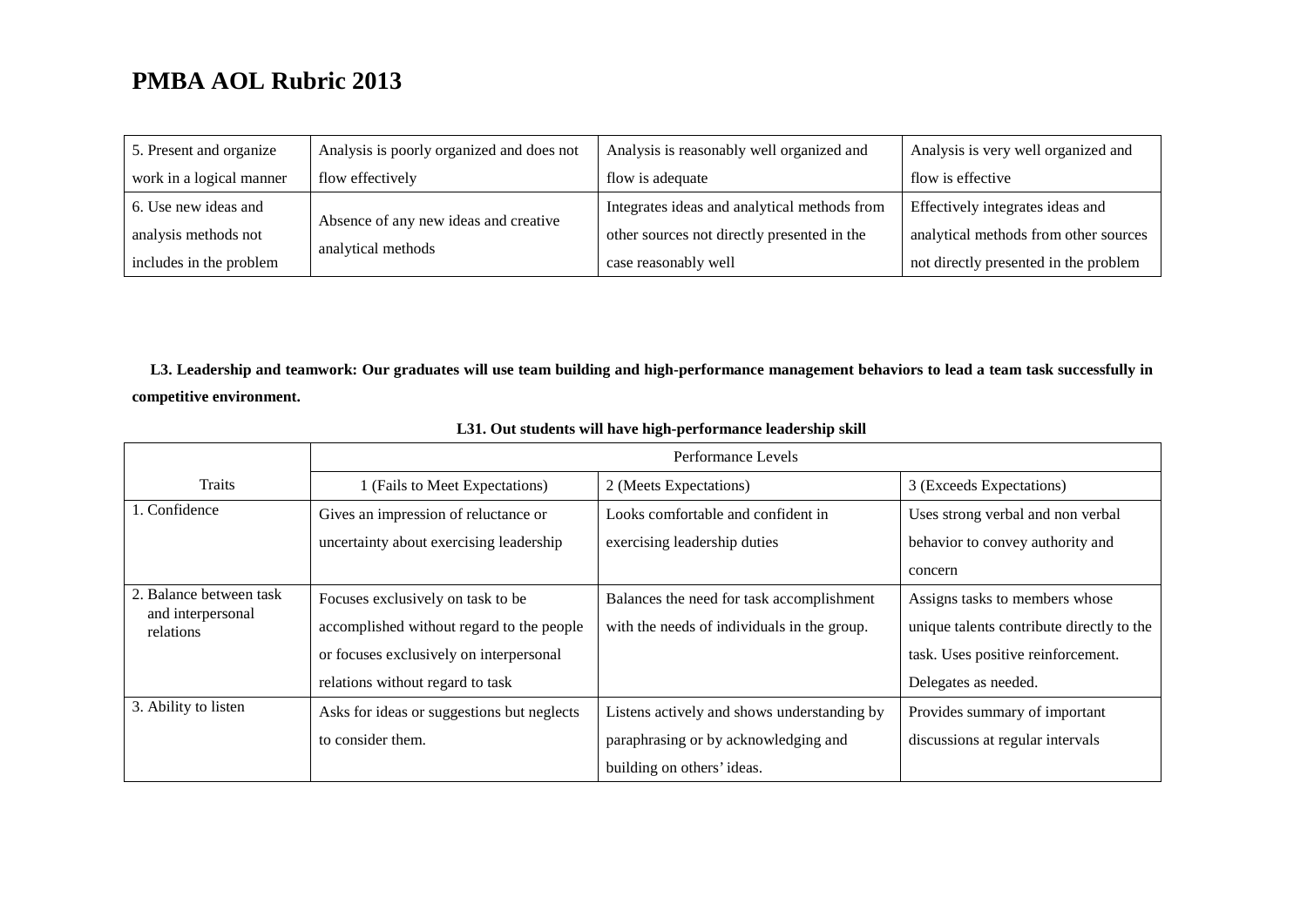| 4. Agenda | Has an incomplete or vague agenda for the | Has a clear agenda for the group | $\sim$<br>Circulates a prepared agenda in |
|-----------|-------------------------------------------|----------------------------------|-------------------------------------------|
|           | group                                     |                                  | advance                                   |

|                         | Performance Levels                        |                                           |                                             |
|-------------------------|-------------------------------------------|-------------------------------------------|---------------------------------------------|
| Traits                  | 1 (Fails to Meet Expectations)            | 2 (Meets Expectations)                    | 3 (Exceeds Expectations)                    |
| 1. Commitment           | Seems reluctant to engage fully in        | Consistently demonstrates commitment to   | Follows up on ideas and suggestions from    |
|                         | discussions and task assignments          | the project by being prepared for each    | previous meetings and reports findings to   |
|                         |                                           | group meeting                             | the group                                   |
| 2. Balance between task | Focuses exclusively on task to be         | Balances the need for task                | Volunteers to assist others and shares      |
| and interpersonal       | accomplished without regard to team       | accomplishment with the needs of          | information openly                          |
| relations               | member or focuses exclusively on          | individuals in the group                  |                                             |
|                         | interpersonal relations without regard to |                                           |                                             |
|                         | task                                      |                                           |                                             |
| 3. Contributions        | Does not offer ideas or suggestions that  | Frequently offers helpful ideas or        | Listens actively and shows understanding    |
|                         | contribute to problem solving             | suggestions                               | by paraphrasing or by acknowledging and     |
|                         |                                           |                                           | building on others' ideas                   |
| 4. Stays on track       | Takes the group off track by initiating   | Introduces suggestions and ideas that are | Uses tact and diplomacy to alert group that |
|                         | conversations or discussions unrelated to | relevant to the task                      | focus has strayed from the task at hand     |
|                         | the task                                  |                                           |                                             |

### **L32. Our students will know how to build a team successfully in competitive environment.**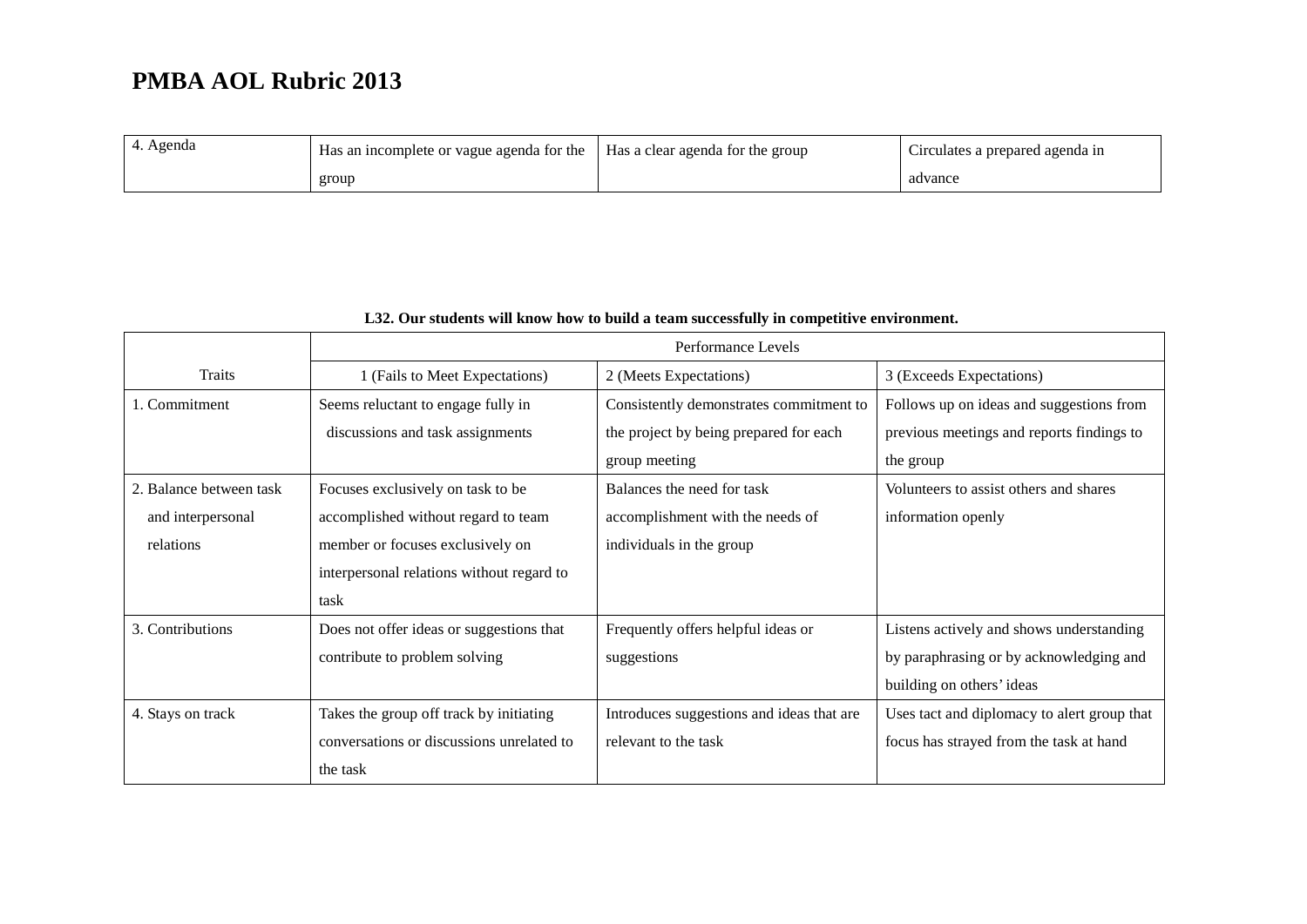### **L4. Global Perspective: Our graduates will have a global perspective.**

|                               | Performance Levels                       |                                           |                                               |
|-------------------------------|------------------------------------------|-------------------------------------------|-----------------------------------------------|
| <b>Traits</b>                 | 1 (Fails to Meet Expectations)           | 2 (Meets Expectations)                    | 3 (Exceeds Expectations)                      |
| 1. Identification of global   | No or incomplete identification of some  | Some identification of most of the        | Clear and detailed identification of relevant |
| issues                        | or all of the following relevant global  | relevant issues                           | issues                                        |
|                               | issues: economic, cultural, legal,       |                                           |                                               |
|                               | demographic                              |                                           |                                               |
| 2. Analysis of global issues  | No analysis of impact of relevant global | Some analysis of impact of global issues; | Clear, accurate and detailed analysis of      |
|                               | issues; erroneous analysis of impact     | some inaccuracies in analysis             | impact of relevant global issues              |
| 3. Application of analysis to | No application of analysis to specific   | Some application of analysis to specific  | Clear application of analysis to global       |
| global business situation     | global business situation; incorrect     | global business situation, weak           | business situation; valid conclusions and     |
|                               | conclusions or recommendations made.     | conclusions or recommendations made       | good recommendations given                    |
| 4. Cultural differences       | Fails to adjust for cultural differences | Some consideration given to cultural      | Extensive consideration given to cultural     |
|                               |                                          | differences                               | differences, including appropriate            |
|                               |                                          |                                           | modification of communication                 |

### **L41. Our student will understand global business issues and relate current issues to emerging business opportunities.**

### **L42. Our students will have command of business English or other language of major global market.**

|              | Performance Levels             |                               |                                              |
|--------------|--------------------------------|-------------------------------|----------------------------------------------|
| Traits       | 1 (Fails to Meet Expectations) | 2 (Meets Expectations)        | 3 (Exceeds Expectations)                     |
| 1. Knowledge | A few of the required elements | Some of the required elements | Most of the required elements (vocabulary, 1 |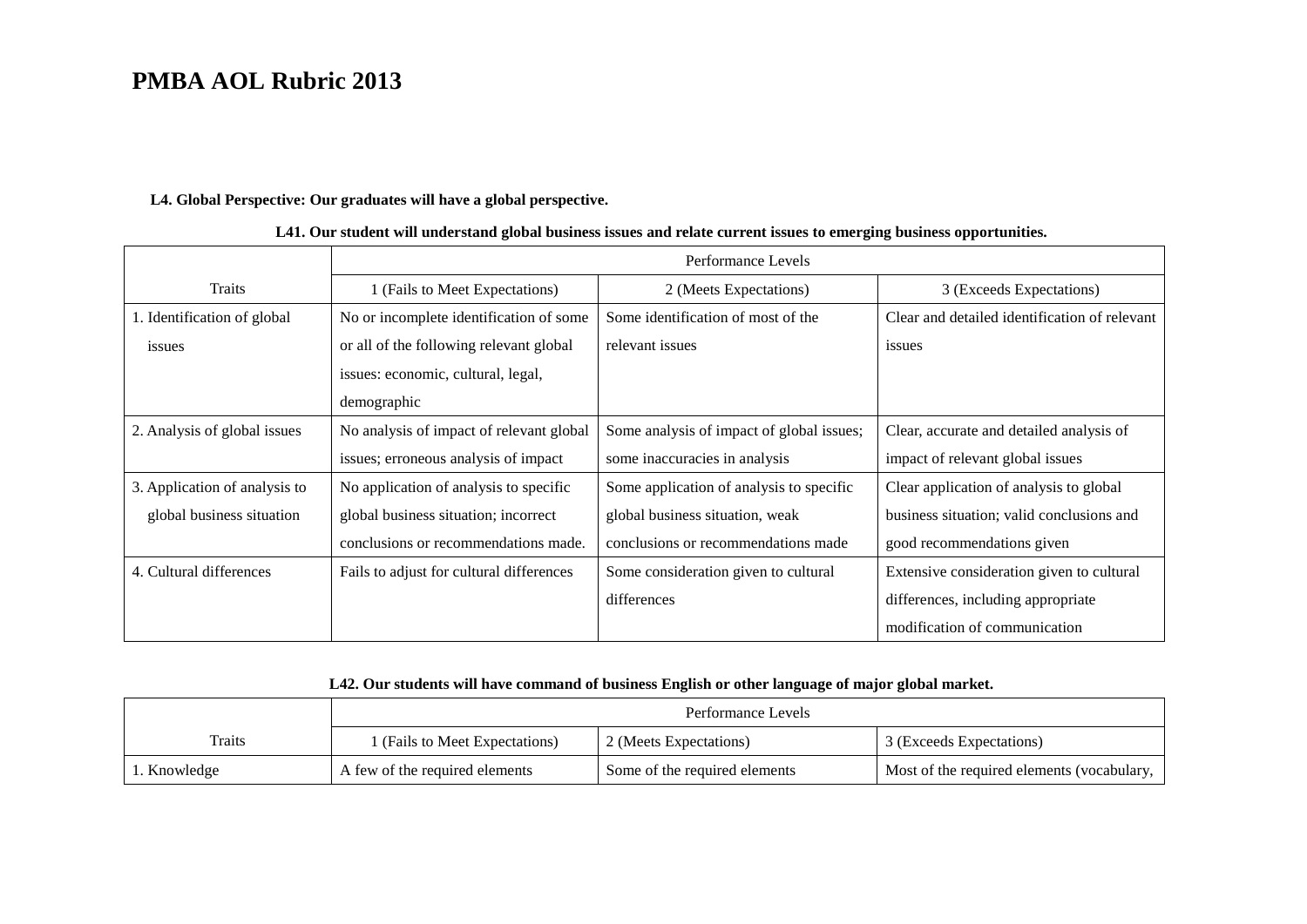|                  | (vocabulary, structures, and/or cultural | (vocabulary, structures, and/or cultural | structure, and/or cultural context) are |
|------------------|------------------------------------------|------------------------------------------|-----------------------------------------|
|                  | context) are complete and correct.       | context) are complete and correct.       | complete and correct.                   |
|                  |                                          |                                          |                                         |
| 2. Comprehension | The response shows little understanding  | The response shows some understanding    | The response for the most part shows    |
|                  | of main ideas and/or details             | of main ideas and details.               | understanding of main ideas and most    |
|                  |                                          |                                          | details.                                |
| 3. Communication | The communication skills and             | The communication skills and strategies  | The communication skills and strategies |
|                  | strategies are minimally evident,        | are somewhat complete, appropriate       | are mostly complete, appropriate and    |
|                  | appropriate, and/or correct.             | and/or correct.                          | correct.                                |
|                  |                                          |                                          |                                         |

## **L5. Ethically & Socially Conscious Reasoning: Our graduates will understand the gravity of ethical behavior and corporate social responsibility**

|  | L51. Our student will identify ethical and social dilemma and be able to recognize and evaluate alternative courses of action. |
|--|--------------------------------------------------------------------------------------------------------------------------------|
|--|--------------------------------------------------------------------------------------------------------------------------------|

|                               | Performance Levels                                       |                                            |                                              |
|-------------------------------|----------------------------------------------------------|--------------------------------------------|----------------------------------------------|
| Traits                        | (Fails to Meet Expectations)                             | 2 (Meets Expectations)                     | 3 (Exceeds Expectations)                     |
| 1. Identifies Dilemma         | Has a vague idea of what the dilemma                     | including<br>Identifies<br>dilemma.<br>the | Describes the dilemma in detail having       |
|                               | is and is uncertain what must be                         | pertinent facts, and ascertains what must  | gathered pertinent facts. Ascertains exactly |
|                               | individual<br>business<br>decided<br>in<br><sub>or</sub> | be decided in individual or business       | what must be decided in individual or        |
|                               | behavior                                                 | behavior                                   | business behavior                            |
| 2. Stakeholders Consideration | Fails to recognize all stakeholders or                   | Recognizes stakeholders and explores       | Recognizes all stakeholders and fully        |
|                               | explores consequences and                                | some of the consequences and               | explores consequences and                    |
|                               | threats/opportunities                                    | threats/opportunities fairly effectively   | threats/opportunities                        |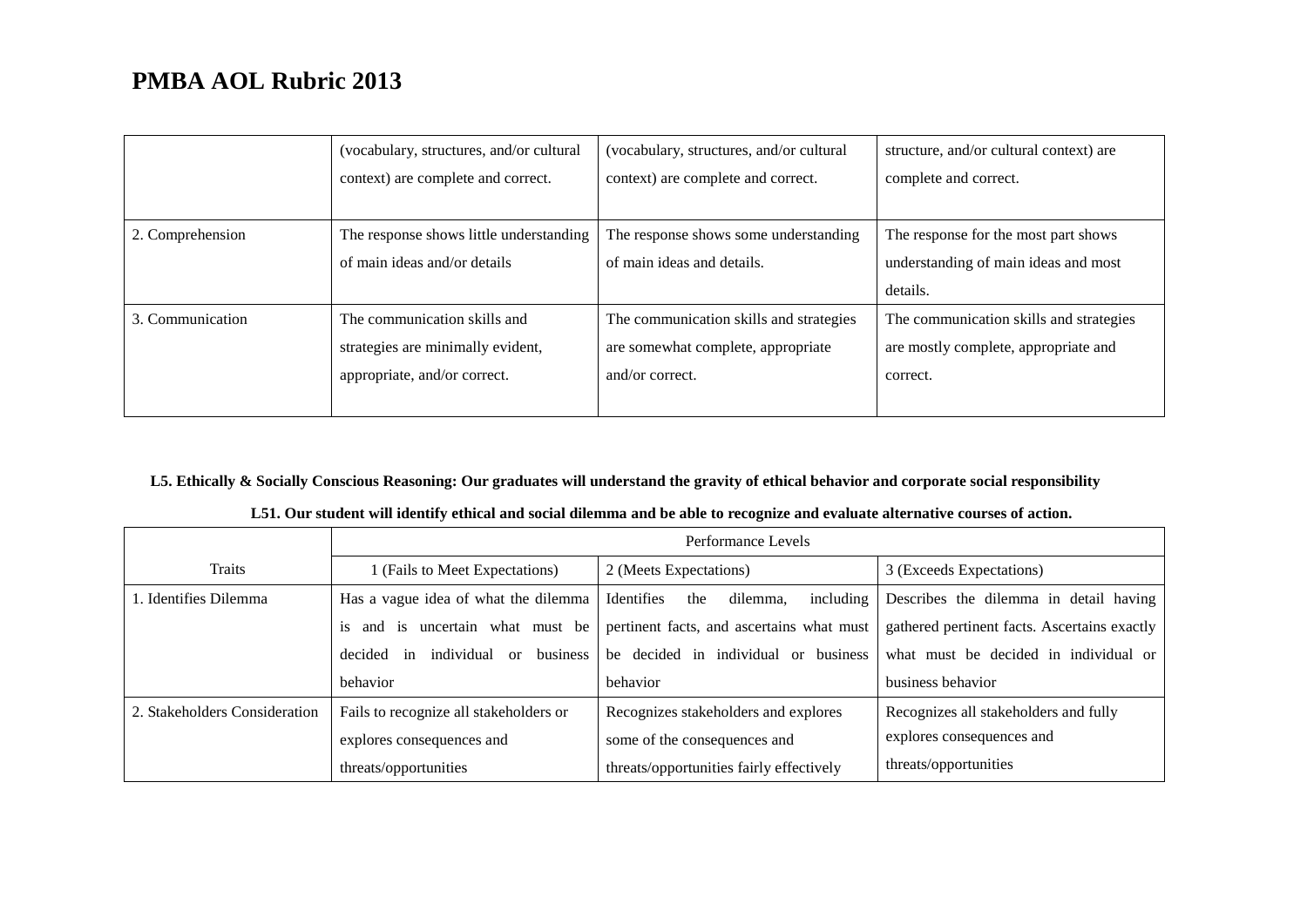|                        | ineffectively                                  |                                           |                                            |
|------------------------|------------------------------------------------|-------------------------------------------|--------------------------------------------|
| 3. Options development | Failed to identify all of the relevant and     | Identified most of the relevant practical | Correctly identified all of the relevant   |
|                        | practical options                              | options, but overlooked some related      | practical options and all of the related   |
|                        |                                                | conceptual problems and issues            | conceptual problems and issues             |
| 4. Options Evaluation  | Failed to provide weightings of various        | Provided some evaluation of ethical and   | Provided appropriate and defensible        |
|                        | ethical and social arguments and               | social reasons and arguments, but         | evaluations for all relevant arguments     |
|                        | reasons                                        | overlooked important factual or logical   | noting wherever necessary factual          |
|                        |                                                | errors in some reasons                    | assumptions, logical errors, or conceptual |
|                        |                                                |                                           | confusions.                                |
| 5. Decision and Action | <b>Has</b><br>difficulty<br>identifying<br>and | Formulates an implementation plan that    | Formulates an implementation plan that     |
|                        | of<br>from<br>appropriate<br>action<br>course  | delineates the execution of the decision  | delineates the execution of the decision   |
|                        | among options                                  |                                           | and that evidences a thoughtful reflection |
|                        |                                                |                                           | on the benefits and risks of action        |

### **L52. Our students will know the professional code of conduct within their discipline**

|                  | Performance Levels                      |                                          |                                            |
|------------------|-----------------------------------------|------------------------------------------|--------------------------------------------|
| Traits           | 1 (Fails to Meet Expectations)          | 2 (Meets Expectations)                   | 3 (Exceeds Expectations)                   |
| 1. Importance    | Somewhat appreciates the importance     | Mostly appreciates the importance to     | Fully appreciates the importance of        |
|                  | of keeping professional code of conduct | keep professional code of conduct        | keeping professional code of conduct.      |
|                  |                                         |                                          |                                            |
| 2. Understanding | Somewhat understands the detailed       | Mostly understands the detailed contents | Fully understands the detailed contents of |
|                  | contents of professional code of        | of professional code of conduct          | professional code of conduct.              |
|                  | conduct                                 |                                          |                                            |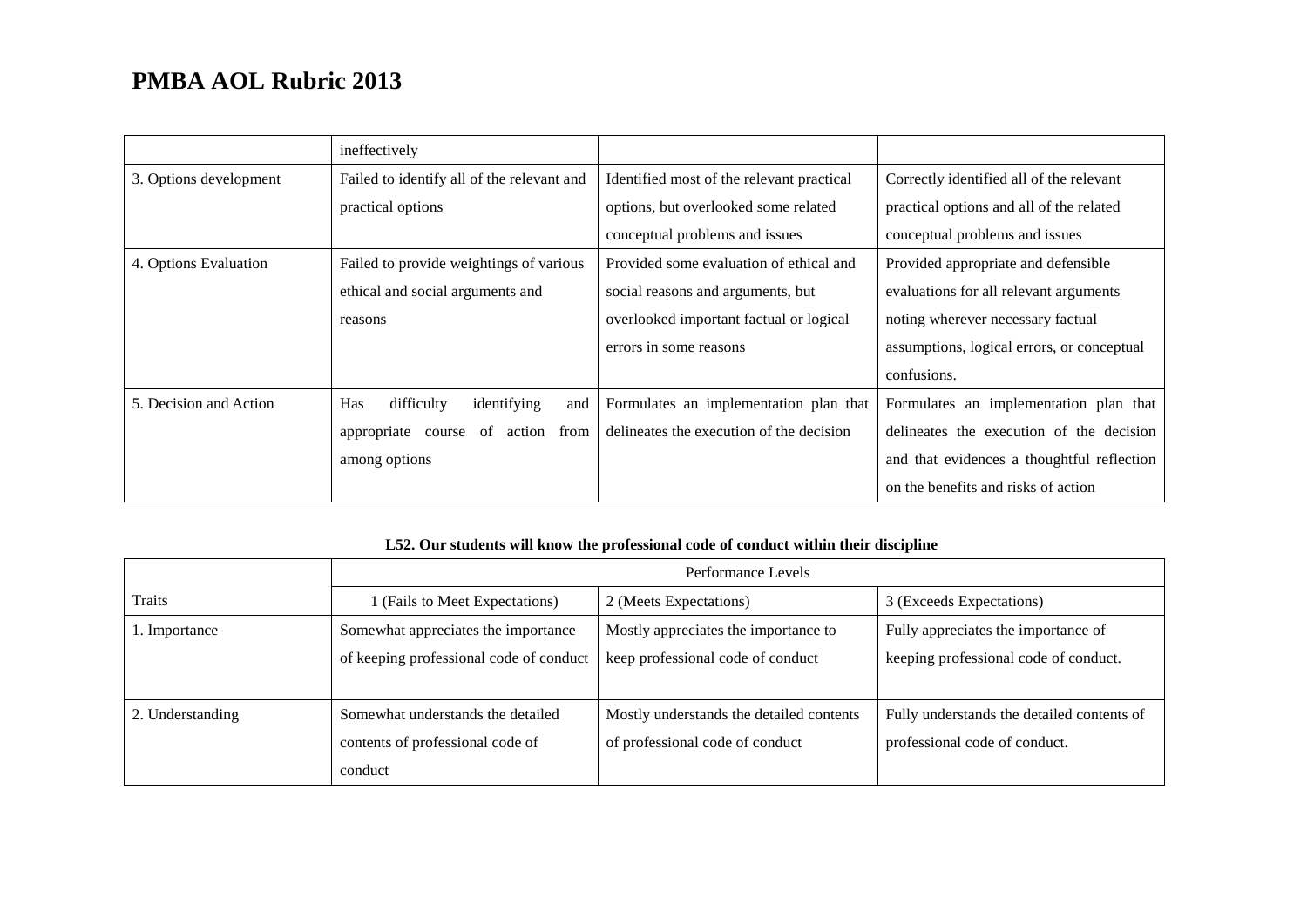### **L6. Strategic & Analytical Thinking: Our graduates will be able to strategically apply their knowledge & skills to solve business problems.**

|                               |                                            | Performance Levels                         |                                              |
|-------------------------------|--------------------------------------------|--------------------------------------------|----------------------------------------------|
| <b>Traits</b>                 | 1 (Fails to Meet Expectations)             | 2 (Meets Expectations)                     | 3 (Exceeds Expectations)                     |
| 1. Factual knowledge          | Shows little knowledge of case facts,      | Shows solid understanding of case facts    | Shows through grasp of case facts and        |
|                               | makes factual mistakes                     |                                            | offers additional factual knowledge about    |
|                               |                                            |                                            | company or industry                          |
| 2. Application of strategic   | Misuses strategic analysis tools,          | Appropriately strategic analysis tools,    | Shows strong understanding and               |
| analytical Tools              | concepts, and techniques                   | concepts, and techniques                   | application of strategic analysis tools,     |
|                               |                                            |                                            | concepts, and techniques                     |
| 3. Application of financial   | Fails to incorporate financials into case  | Shows knowledge of ratios and trend        | Applies ratios and trend analysis to         |
| analysis                      | analysis or shows only limited attempts    | analysis; demonstrates understanding of    | develop sound judgments about company        |
|                               | to understand financials                   | firm's financial standing                  | situation and prospects; presents financial  |
|                               |                                            |                                            | analysis professionally                      |
| 4. Identification of case     | Neglects to identify case issues;          | Clearly identifies the key issues in the   | Develops a well-integrated statement of      |
| problems/issues               | recounts facts of case with little         | case and demonstrates understanding of     | the complex issues of the case and           |
|                               | analysis                                   | company's decision situation               | demonstrates understanding of situation      |
| 5. Generation of alternatives | Identifies weak or infeasible              | Generates 2 or 3 feasible alternatives for | Develops 2 or 3 insightful alternatives for  |
|                               | alternatives with little attention to case | resolving the key issues of the case       | resolving the issues; offers specificity and |
|                               | issues                                     |                                            | originality                                  |
| 6. Recommendations            | Offers weak recommendations or pays        | Provides well-reasoned recommendations     | Integrates alternatives into a well-         |

### **L61. Our students will be able to strategically analyze business cases and will demonstrate the ability of sound business judgment.**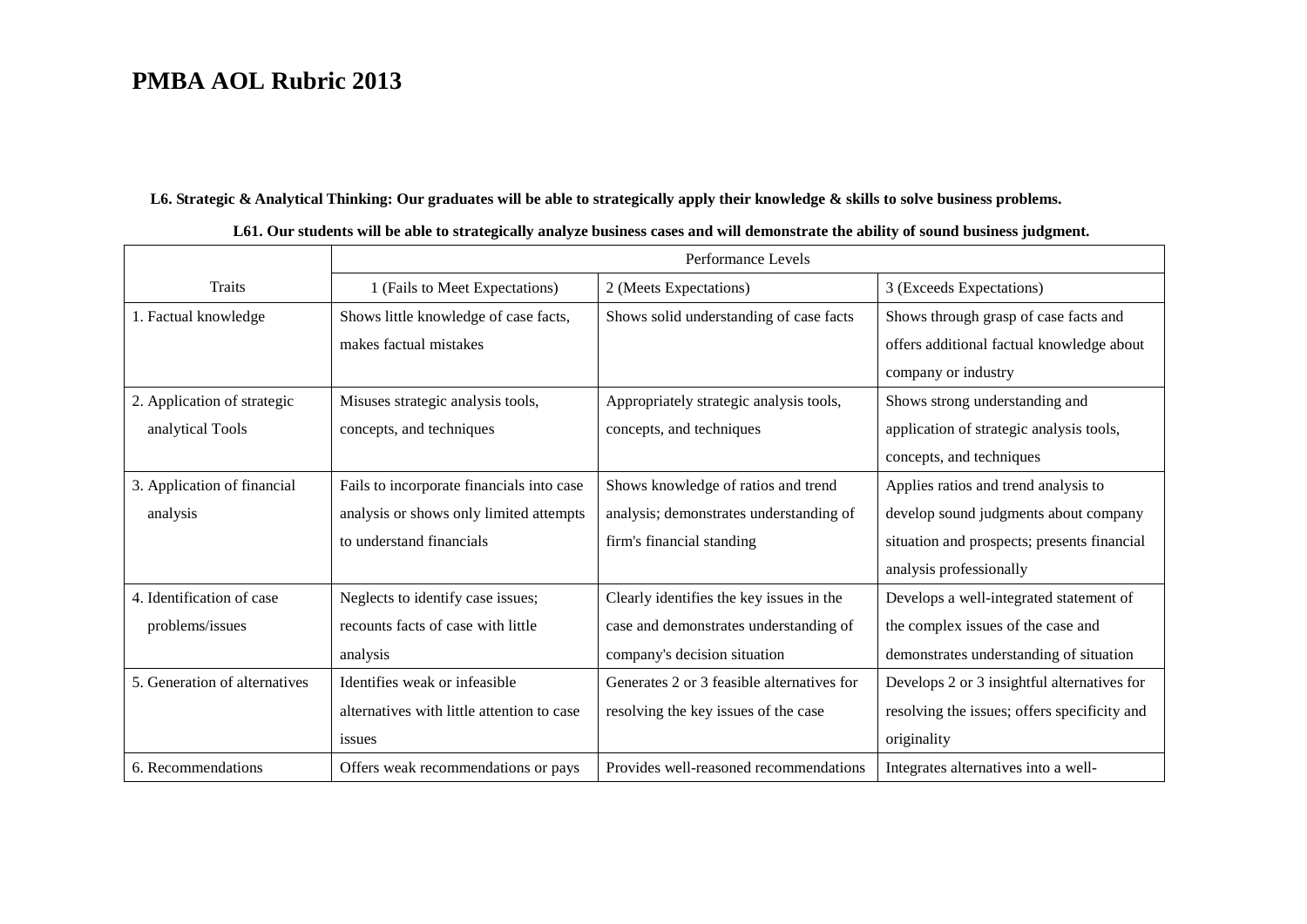|                      | little attention to addressing case issues | that follow from the preceding analysis | developed action plan; offers specificity, |
|----------------------|--------------------------------------------|-----------------------------------------|--------------------------------------------|
|                      |                                            | and clearly address case issues; no     | priorities, and sequencing of actions      |
|                      |                                            | surprises                               |                                            |
| 7. Business judgment | Shows little attention to presenting       | Provides good arguments backed up with  | Provides strong rationale and convincing   |
|                      | sound arguments or backing up ideas        | factual knowledge, analysis, and        | arguments throughout; demonstrates sound   |
|                      | with analysis; offers "I think"            | persuasive rationale                    | business judgment                          |
|                      | statements                                 |                                         |                                            |

|                             | Performance Levels                    |                                         |                                              |
|-----------------------------|---------------------------------------|-----------------------------------------|----------------------------------------------|
| Traits                      | 1 (Fails to Meet Expectations)        | 2 (Meets Expectations)                  | 3 (Exceeds Expectations)                     |
| 1. Consideration            | Deals only with a single perspective  | Begins to relate alternative views from | Addresses perspectives noted previously,     |
|                             | and fails to discuss possible         | other disciplines to qualify analysis.  | and additional diverse perspectives other    |
|                             | perspectives from other disciplines.  |                                         | disciplines to qualify analysis.             |
| 2. Management principle     | Lacks understanding of basic          | Shows clear comprehension of basic      | Integrates and applies basic management      |
|                             | management principles and strategic   | management principles and strategic     | principles and strategic thinking approach   |
|                             | thinking approach                     | thinking approach.                      | across multiple disciplines.                 |
| 3. Discipline knowledge     | Does not incorporate appropriate      | Somewhat applies appropriate            | Clearly and reflectively applies appropriate |
|                             | argumentation and methodology of      | argumentation and methodology of other  | argumentation and methodology of other       |
|                             | other disciplines                     | disciplines                             | disciplines                                  |
| 4. Intellectual sensitivity | Does not yet demonstrate intellectual | Somewhat Demonstrates intellectual      | Demonstrates a high degree of intellectual   |
|                             | acuity, imagination, and sensitivity. | acuity, imagination, and sensitivity.   | acuity, imagination, and sensitivity.        |

## **L62. Our students will synthesize different discipline areas.**